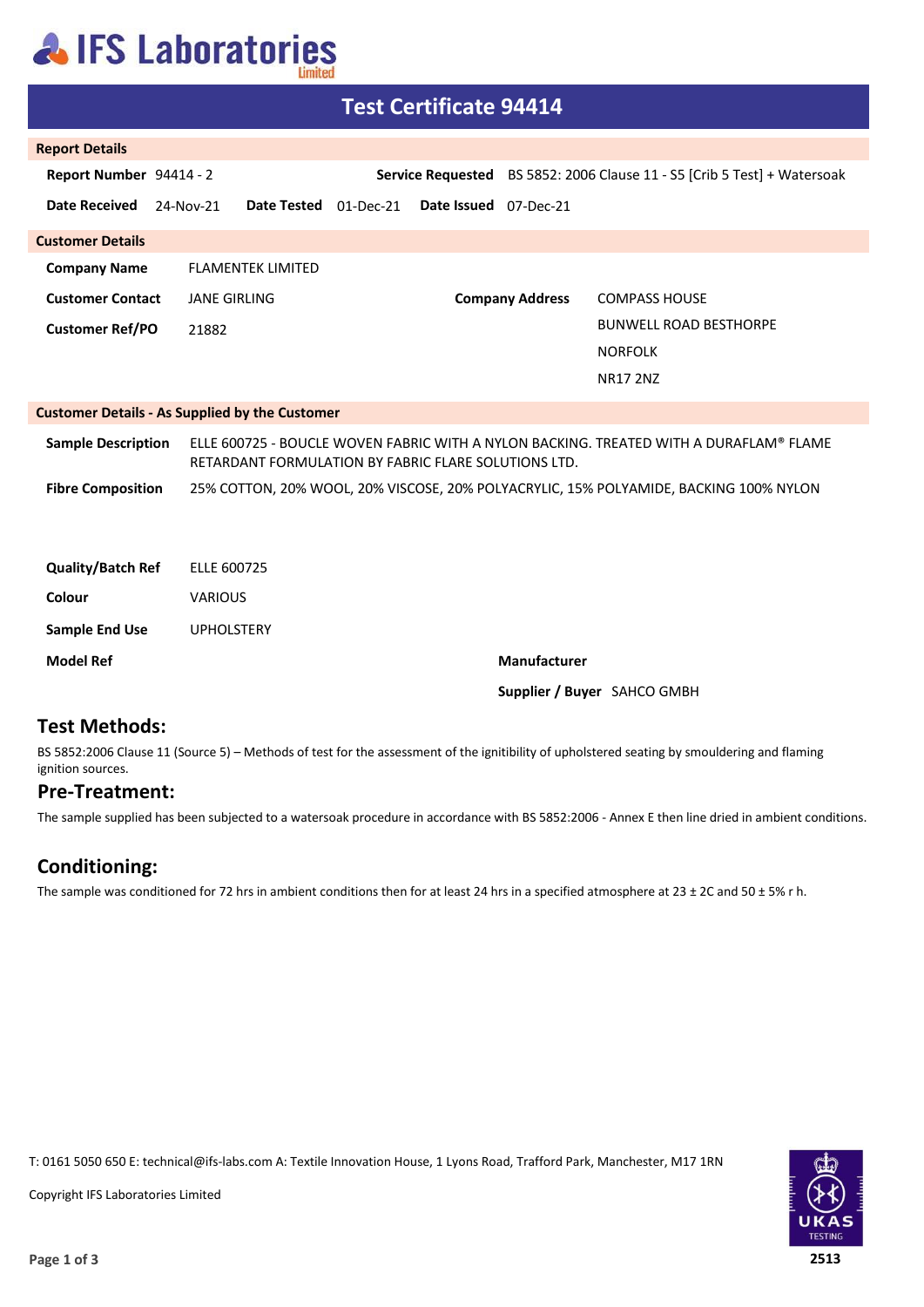# **AIFS Laboratories**

### **Test Certificate 94414**

### **Test Results**

The Following test results relate only to the ignitibility of the combination of the materials under the particular conditions of test; they are not intended as a means of assessing the full potential fire hazard of the materials in use.

| <b>Test Criteria</b>                                                                                                                                | <b>Initial Test</b> | <b>Repeat Test</b> |  |
|-----------------------------------------------------------------------------------------------------------------------------------------------------|---------------------|--------------------|--|
| *Smoundering Ceased Within: [mins]                                                                                                                  |                     |                    |  |
| <b>Progressive Smouldering Criteria</b>                                                                                                             |                     |                    |  |
| <b>Filling Material Used:</b>                                                                                                                       | GB 33-35            | GB 33-35           |  |
| 4.1.1A: Displays unsafe escalating smouldering combustion, requires to<br>be forcibly extinguished?                                                 |                     |                    |  |
| 4.1.1C: Any test specimen that smoulders until it is essentially consumed                                                                           |                     |                    |  |
| *4.1.1E: Detectable amounts of smoke, heat or glowing 60 mins after crib<br>ignition?                                                               |                     |                    |  |
| 4.1.1F: On final inspection, any evidence of charring more than 100 mm<br>in any direction (apart from upwards) from the original nearest position? |                     |                    |  |
| <b>Flaming Criteria</b>                                                                                                                             |                     |                    |  |
| *Flaming Ceased: [mm:ss]                                                                                                                            | 4.02                | 3.57               |  |
| 4.2.1A: Displays unsafe escalating flaming combustion, requires to be<br>forcibly extinguished?                                                     |                     |                    |  |
| 4.2.1B: Any test specimen that burns until it is essentially consumed<br>within the test duration                                                   |                     |                    |  |
| 4.2.1C: Flame front reaches the lower margin, either side or passes<br>through the full thickness?                                                  |                     |                    |  |
| *4.2.1E: Flaming continued for more than 10 minutes after the ignition of<br>the crib?                                                              |                     |                    |  |
| *4.2.1G: Any test specimen from which flaming debris causes an isolated<br>floor fire that continues to flame for longer then 10 mins?              |                     |                    |  |
| <b>Test Result</b>                                                                                                                                  | <b>PASS</b>         | <b>PASS</b>        |  |

T: 0161 5050 650 E: technical@ifs-labs.com A: Textile Innovation House, 1 Lyons Road, Trafford Park, Manchester, M17 1RN



Copyright IFS Laboratories Limited